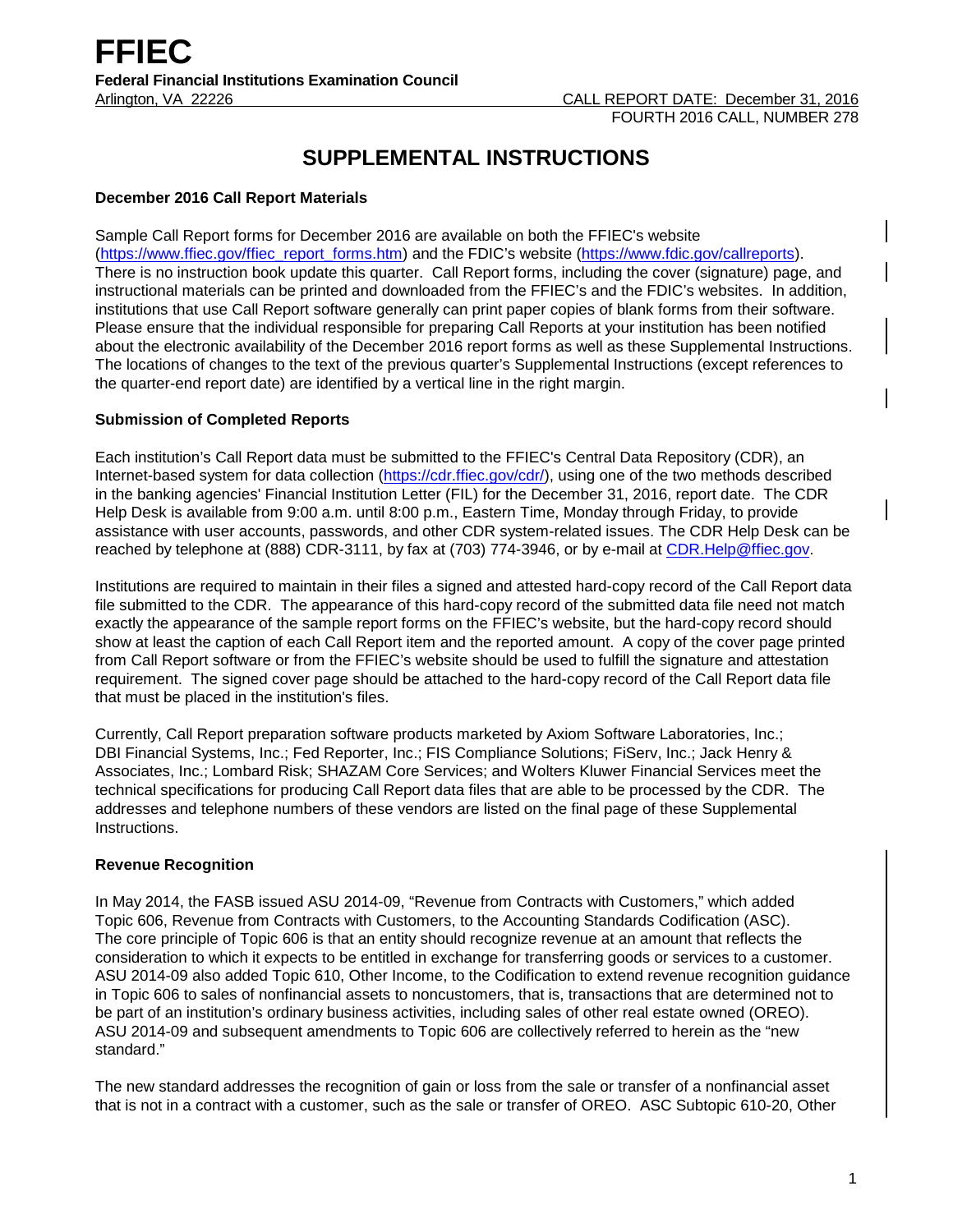Income – Gains and Losses from the Derecognition of Nonfinancial Assets, provides the accounting guidance for dispositions of OREO. The banking agencies plan to issue regulatory reporting guidance with respect to balance-sheet derecognition and income recognition for sales and transfers of OREO when the reporting institution finances the transaction. The new guidance will replace relevant portions of the Call Report Glossary entry for "Foreclosed Assets," which currently contains guidance on the reporting of seller-financed sales of real estate.

The new standard specifically excludes certain types of contracts with customers, including financial instruments and other contractual rights or obligations within the scope of Topic 310, Receivables; Topic, 320, Investments – Debt and Equity Securities; Topic 815, Derivatives and Hedging; and certain other ASC Topics. Therefore, many common revenue streams in the financial sector, such as interest income, fair value adjustments, gains and losses on sales of financial instruments, and loan origination fees, are not within the scope of the new standard. The new standard may change the timing for the recognition of, and the presentation of, various fee-based sources of revenue, such as certain fees associated with credit card arrangements, underwriting fees and costs, and deposit-related fees.

For institutions that are public business entities, as defined under U.S. generally accepted accounting principles (GAAP), the new standard is effective for fiscal years beginning after December 15, 2017, including interim reporting periods within those fiscal years. For institutions that are not public business entities (i.e., that are private companies), the new standard is effective for fiscal years beginning after December 15, 2018, and interim reporting periods within fiscal years beginning after December 15, 2019. Early application of the new standard is permitted for all institutions for fiscal years beginning after December 15, 2016, and interim reporting periods as prescribed in the new standard. If an institution chooses to early adopt the new standard for financial reporting purposes, the institution should implement the new standard in its Call Report for the same quarter-end report date.

For Call Report purposes, an institution must apply the new standard on a modified retrospective basis. Under the modified retrospective method, an institution should apply a cumulative-effect adjustment to affected accounts existing as of the beginning of the fiscal year the new standard is adopted. The cumulative-effect adjustment to retained earnings for this change in accounting principle should be reported in Schedule RI-A, item 2. An institution that early adopts the new standard must apply it in its entirety. The institution cannot choose to apply the guidance to some revenue streams and not to others that are within the scope of the new standard.

For additional information, institutions should refer to the new standard, which is available at [http://www.fasb.org/jsp/FASB/Page/SectionPage&cid=1176156316498.](http://www.fasb.org/jsp/FASB/Page/SectionPage&cid=1176156316498)

## **Reporting Exposures Hedged with Cleared Eligible Credit Derivatives in Schedule RC-R**

Institutions are able to obtain full or partial protection for (i.e., "hedge") on-balance sheet assets or off-balance sheet items using credit derivatives that are cleared through a central counterparty (CCP) or a qualified central counterparty (QCCP). In some cases, a cleared credit derivative used for this purpose meets the definition of an eligible credit derivative in section .2 of the agencies' regulatory capital rules. In these cases, under section .36 of the regulatory capital rules, an institution that is a clearing member bank or a clearing member client bank may recognize the credit risk mitigation benefits of the eligible credit derivative. More specifically, the risk weight of the underlying exposure (e.g., 20 percent, 50 percent, and 100 percent) may be replaced with the risk weight of the protection provider on the cleared credit derivative if the derivative is an eligible credit derivative, is cleared through a CCP or a QCCP, and meets the applicable requirements under sections .35 and .36 of the regulatory capital rules. The risk weight for an eligible credit derivative cleared through a QCCP is 2 percent or 4 percent, based on conditions set forth in the rules. In addition, the coverage amount provided by an eligible credit derivative must be adjusted downward under certain conditions as described in section .36 of the regulatory capital rules.

However, on Schedule RC-R, Part II, the 2 percent and 4 percent risk-weight columns are shaded at present for most on- and off-balance sheet items. Therefore, the protected exposure amounts and credit equivalent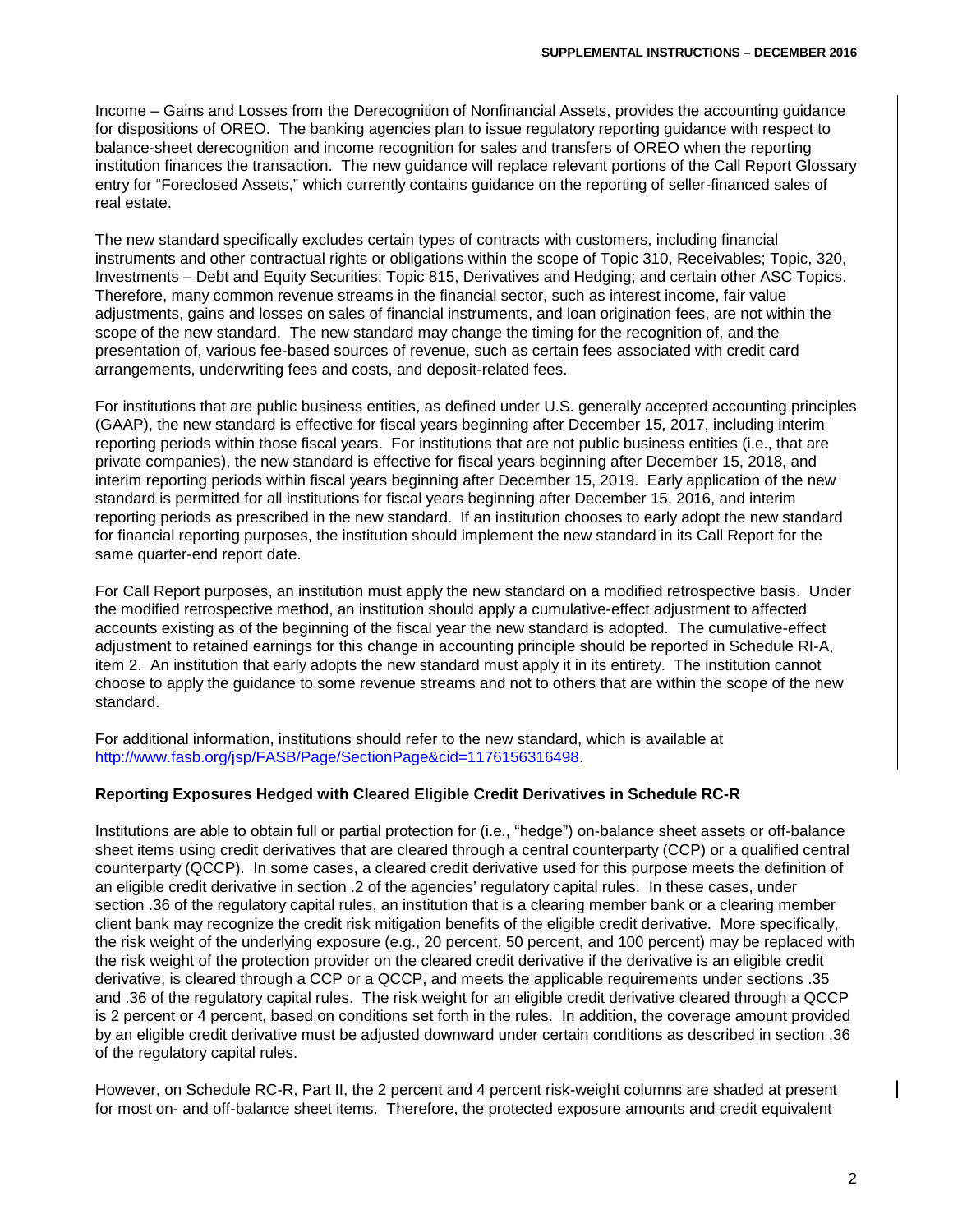amounts cannot be reported in these risk-weight categories. If a clearing member bank or clearing member client bank has obtained full or partial protection for an on-balance sheet asset or off-balance sheet item using a cleared eligible credit derivative cleared through a QCCP, the institution may, but is not required to, recognize the benefits of this eligible credit derivative in determining the risk-weighted asset amount for the hedged exposure in Schedule RC-R, Part II. As a practical expedient for an on-balance sheet asset or an off-balance sheet item, the reporting institution should first multiply the exposure amount or the credit equivalent amount covered by the eligible credit derivative by the risk weight applicable to the cleared eligible credit derivative (i.e., 2 percent or 4 percent, as appropriate under the regulatory capital rules) and report the product in Column I, the 100 percent risk-weight category. Second, the difference between the covered exposure amount and the product reported in Column I should be reported in Column C, the zero percent risk-weight category. Any amount of the exposure that is not covered by the eligible credit derivative should be reported in the column corresponding to the risk weight of the underlying exposure. For example, for an asset with a \$200 exposure amount fully covered by an eligible credit derivative cleared through a QCCP that qualifies for a 2 percent risk weight, the institution would report \$4 in Column I–100% risk weight and \$196 in Column C–0% risk weight.

The agencies will modify Schedule RC-R, Part II, effective March 31, 2017, to open the 2 percent and 4 percent risk-weight columns. This will enable institutions to report protected exposure amounts and credit equivalent amounts in the appropriate risk-weight categories, thereby eliminating the need for institutions to use the practical expedient described above.

The agencies' regulatory capital rules may be found at [12 CFR Part 3](https://www.gpo.gov/fdsys/pkg/CFR-2016-title12-vol1/pdf/CFR-2016-title12-vol1-part3.pdf) for national banks and federal savings associations, [12 CFR Part 217](https://www.gpo.gov/fdsys/pkg/CFR-2016-title12-vol2/pdf/CFR-2016-title12-vol2-part217.pdf) for state member banks, and [12 CFR Part 324](https://www.gpo.gov/fdsys/pkg/CFR-2016-title12-vol5/pdf/CFR-2016-title12-vol5-part324.pdf) for state nonmember banks and state savings associations.

#### **Classification and Measurement of Financial Instruments: Fair Value Option Liabilities**

On January 5, 2016, the Financial Accounting Standards Board (FASB) completed its Classification and Measurement of Financial Instruments project by issuing Accounting Standards Update (ASU) No. 2016-01, "Recognition and Measurement of Financial Assets and Financial Liabilities."

This ASU makes targeted improvements to U.S. GAAP. It includes requiring an institution to present separately in other comprehensive income (OCI) the portion of the total change in the fair value of a liability resulting from a change in the instrument-specific credit risk ("own credit risk") when the institution has elected to measure the liability at fair value in accordance with the fair value option for financial instruments. Prior to the new ASU, U.S. GAAP required institutions to report the entire change in fair value of such an instrument in earnings. The effect of a change in an entity's own credit risk for other financial liabilities measured at fair value, including derivatives, will continue to be reported in net income.

The change due to own credit risk, as described above, is the difference between the total change in fair value and the amount resulting from a change in a base market rate (e.g., a risk-free interest rate). An institution may use another method that it believes results in a faithful measurement of the fair value change attributable to instrument-specific credit risk. However, it will have to apply the method consistently to each financial liability from period to period.

For public business entities, as defined under U.S. GAAP, the ASU is effective for fiscal years beginning after December 15, 2017, including interim periods within those fiscal years. For all other entities, the ASU is effective for fiscal years beginning after December 15, 2018, and interim periods within fiscal years beginning after December 15, 2019. Early application of the ASU is permitted for all organizations that are not public business entities as of the fiscal years beginning after December 15, 2017, including interim periods within those fiscal years. Additionally, early application of the provisions regarding the presentation in OCI of changes due to own credit risk, as described above, is permitted for all entities for financial statements of fiscal years or interim periods that have not yet been issued or made available for issuance, and in the same period for Call Report purposes.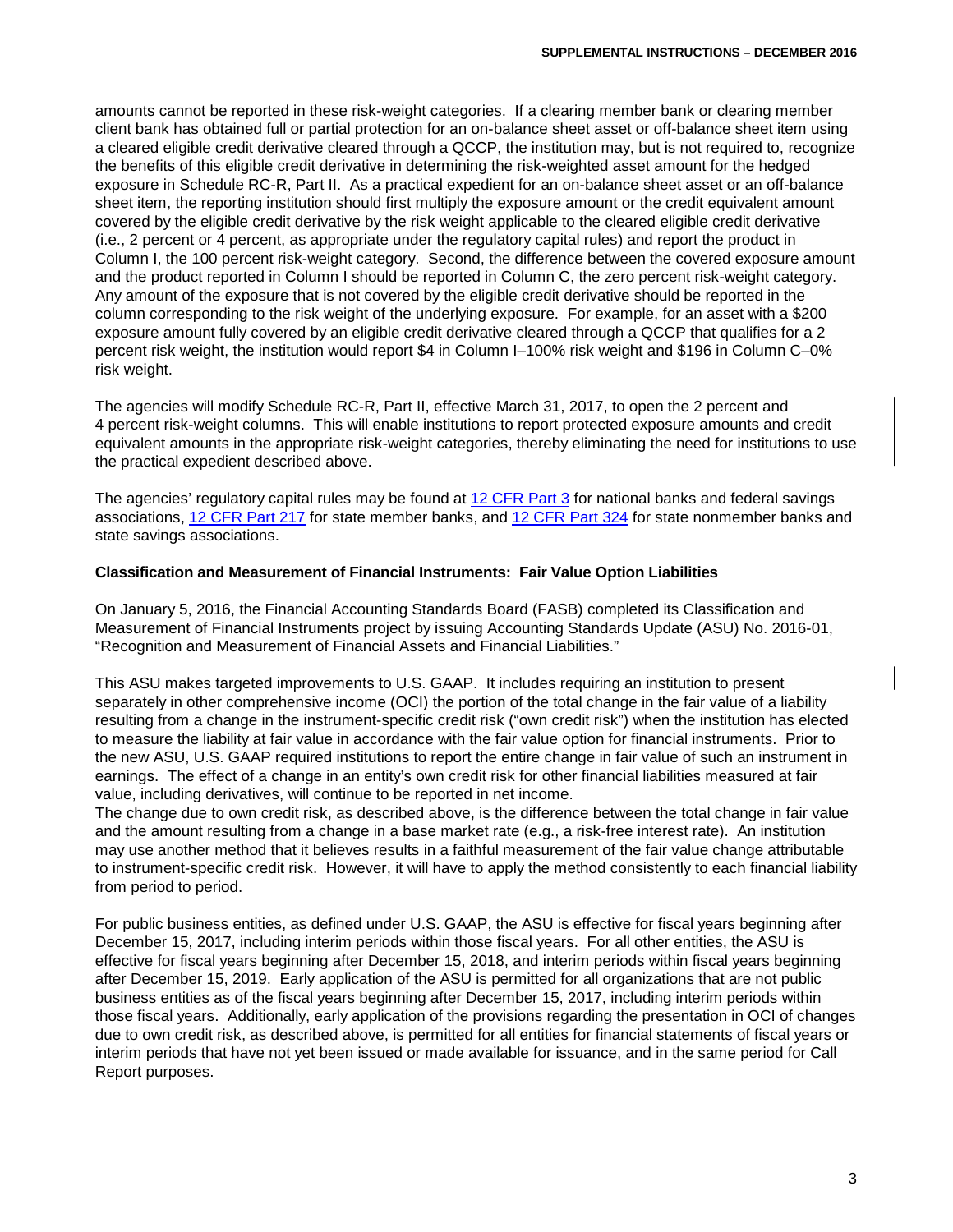When an institution with a calendar year fiscal year adopts ASU 2016-01, the accumulated gains and losses as of the beginning of the fiscal year due to changes in the instrument-specific credit risk of fair value option liabilities, net of tax effect, are reclassified from Schedule RC, item 26.a, "Retained earnings," to Schedule RC, item 26.b, "Accumulated other comprehensive income" (AOCI). If an institution with a calendar year fiscal year chooses to early apply the ASU's provisions for fair value option liabilities in an interim period after the first interim period of its fiscal year, any unrealized gains and losses due to changes in own credit risk and the related tax effects recognized in the Call Report income statement during the interim period(s) before the interim period of adoption should be reclassified from earnings to OCI. In the Call Report, this reclassification would be from Schedule RI, item 5.l, "Other noninterest income," and Schedule RI, item 9, "Applicable income taxes," to Schedule RI-A, item 10, "Other comprehensive income," with a corresponding reclassification from Schedule RC, item 26.a, to Schedule RC, item 26.b.

Additionally, for purposes of reporting on Schedule RC-R, Part I, institutions should report in item 10.a, "Less: Unrealized net gain (loss) related to changes in the fair value of liabilities that are due to changes in own credit risk," the amount included in AOCI attributable to changes in the fair value of fair value option liabilities that are due to changes in the institution's own credit risk. Institutions should note that this AOCI amount is included in the amount reported in Schedule RC-R, Part I, item 3, "Accumulated other comprehensive income (AOCI)."

For additional information, institutions should refer to ASU 2016-01, which is available at [http://www.fasb.org/jsp/FASB/Page/SectionPage&cid=1176156316498.](http://www.fasb.org/jsp/FASB/Page/SectionPage&cid=1176156316498) 

#### **Accounting for Measurement-Period Adjustments Related to a Business Combination**

In September 2015, the FASB issued ASU No. 2015-16, "Simplifying the Accounting for Measurement-Period Adjustments." Under Accounting Standards Codification Topic 805, Business Combinations (formerly FASB Statement No. 141(R), "Business Combinations"), if the initial accounting for a business combination is incomplete by the end of the reporting period in which the combination occurs, the acquirer reports provisional amounts in its financial statements for the items for which the accounting is incomplete. During the measurement period, the acquirer is required to adjust the provisional amounts recognized at the acquisition date, with a corresponding adjustment to goodwill, to reflect new information obtained about facts and circumstances that existed as of the acquisition date that, if known, would have affected the measurement of the amounts recognized as of that date. At present under Topic 805, an acquirer is required to retrospectively adjust the provisional amounts recognized at the acquisition date to reflect the new information. To simplify the accounting for the adjustments made to provisional amounts, ASU 2015-16 eliminates the requirement to retrospectively account for the adjustments. Accordingly, the ASU amends Topic 805 to require an acquirer to recognize adjustments to provisional amounts that are identified during the measurement period in the reporting period in which adjustment amounts are determined. Under the ASU, the acquirer also must recognize in the financial statements for the same reporting period the effect on earnings, if any, resulting from the adjustments to the provisional amounts as if the accounting for the business combination had been completed as of the acquisition date.

In general, the measurement period in a business combination is the period after the acquisition date during which the acquirer may adjust provisional amounts reported for identifiable assets acquired, liabilities assumed, and consideration transferred for the acquiree for which the initial accounting for the business combination is incomplete at the end of the reporting period in which the combination occurs. Topic 805 provides additional guidance on the measurement period, which shall not exceed one year from the acquisition date, and adiustments to provisional amounts during this period.

For institutions that are public business entities, as defined under U.S. GAAP, ASU 2015-16 is effective for fiscal years, and interim periods within those fiscal years, beginning after December 15, 2015. For institutions that are not public business entities (i.e., that are private companies), the ASU is effective for fiscal years beginning after December 15, 2016, and interim periods within fiscal years beginning after December 15, 2017. The ASU's amendments to Topic 805 should be applied prospectively to adjustments to provisional amounts that occur after the effective date of the ASU. Thus, institutions with a calendar year fiscal year that are public business entities were required to apply the ASU to any adjustments to provisional amounts that occur after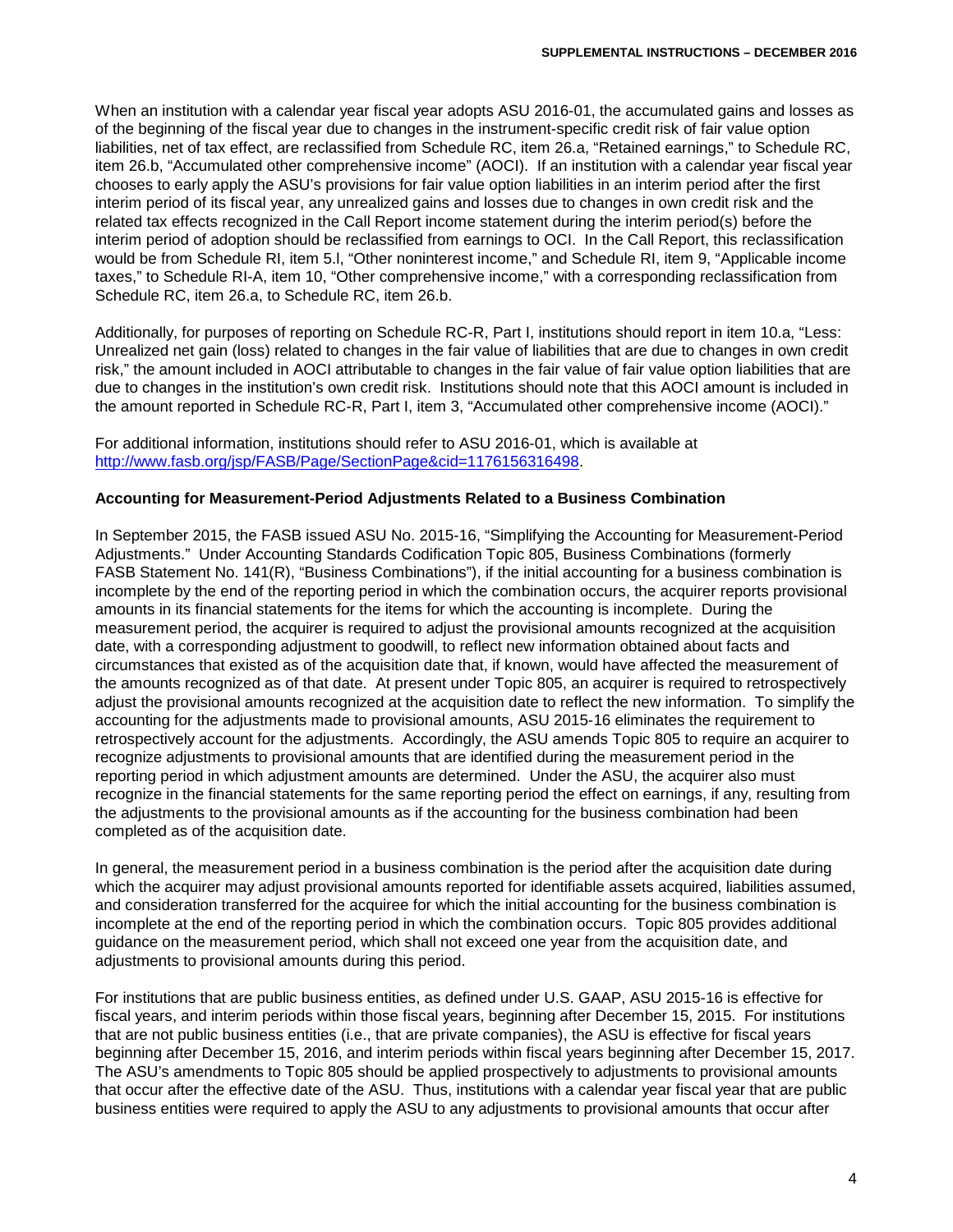January 1, 2016, beginning with their Call Reports for March 31, 2016. Institutions with a calendar year fiscal year that are private companies must apply the ASU to any adjustments to provisional amounts that occur after January 1, 2017, beginning with their Call Reports for December 31, 2017. Early application of ASU 2015-16 is permitted in Call Reports that have not been submitted.

For additional information, institutions should refer to ASU 2015-16, which is available at [http://www.fasb.org/jsp/FASB/Page/SectionPage&cid=1176156316498.](http://www.fasb.org/jsp/FASB/Page/SectionPage&cid=1176156316498)

#### **Disclosures for Investments in Certain Entities That Calculate Net Asset Value per Share**

In May 2015, the FASB issued ASU No. 2015-07, "Disclosures for Investments in Certain Entities That Calculate Net Asset Value per Share (or Its Equivalent)." This ASU removes the requirement to categorize within the fair value hierarchy all investments for which fair value is measured using the net asset value (NAV) per share (or its equivalent) practical expedient described in ASC Topic 820, Fair Value Measurement (formerly FASB Statement No. 157, "Fair Value Measurements"). It also removes the requirement to make certain disclosures for all investments that are eligible to be measured at fair value using the NAV per share practical expedient, regardless of whether the expedient has been applied. Rather, the ASU limits those disclosures to investments for which the entity has elected to measure fair value using the NAV per share practical expedient to help users of its financial statements understand the nature and risks of the investments and whether the investments, if sold, are probable of being sold at amounts different from their NAV per share (or its equivalent). In addition, although the investments are not categorized within the fair value hierarchy, the ASU requires a reporting entity to disclose the amount of investments for which fair value is measured using the NAV per share practical expedient to permit reconciliation of the fair value of investments included in the fair value hierarchy to the line items presented in the statement of financial position.

ASC Topic 820 currently permits a reporting entity, as a practical expedient, to measure the fair value of certain investments in investment companies and real estate funds using the NAV per share of the investment. In contrast to other investments within the fair value hierarchy, which are categorized on the basis of the observability of the significant inputs in the fair value measurement, investments valued using the NAV per share practical expedient currently are categorized on the basis of whether the investment is redeemable with the investee at NAV on the measurement date, never redeemable with the investee at NAV, or redeemable with the investee at NAV at a future date.

The criteria for categorizing investments in the fair value hierarchy that are measured using the NAV per share practical expedient do not consider the observability of inputs and are therefore inconsistent with the overarching intent of the fair value hierarchy. By removing the requirement to include investments measured using the NAV per share practical expedient within the fair value hierarchy, ASU 2015-07 ensures that all investments within the hierarchy are categorized using a consistent approach. Investments that calculate NAV per share, but for which the practical expedient is not applied, must continue to be included in the fair value hierarchy.

For Call Report purposes, the issuance of ASU 2015-07 means that an institution that has adopted the ASU and elects to measure the fair value of an investment that meets criteria specified in Topic 820 using the NAV per share practical expedient should continue to report the investment's fair value in the appropriate asset item in column A of Schedule RC-Q, Assets and Liabilities Measured at Fair Value on a Recurring Basis. However, the institution should exclude the investment from the Level 1, 2, and 3 disclosures in columns C, D, and E of Schedule RC-Q and it should instead report the fair value measured using the NAV per share practical expedient in column B along with the netting adjustments currently reported in column B. In contrast, if the institution does not elect to measure an investment that meets criteria specified in Topic 820 using the NAV practical expedient, it must disclose in column C, D, or E of Schedule RC-Q, as appropriate, the level within the fair value hierarchy within which its fair value measurement in its entirety falls based on the lowest level input that is significant to the fair value measurement in its entirety.

ASU 2015-07 is effective for institutions that are public business entities, as defined under U.S. GAAP, for fiscal years beginning after December 15, 2015, and interim periods within those fiscal years. For example,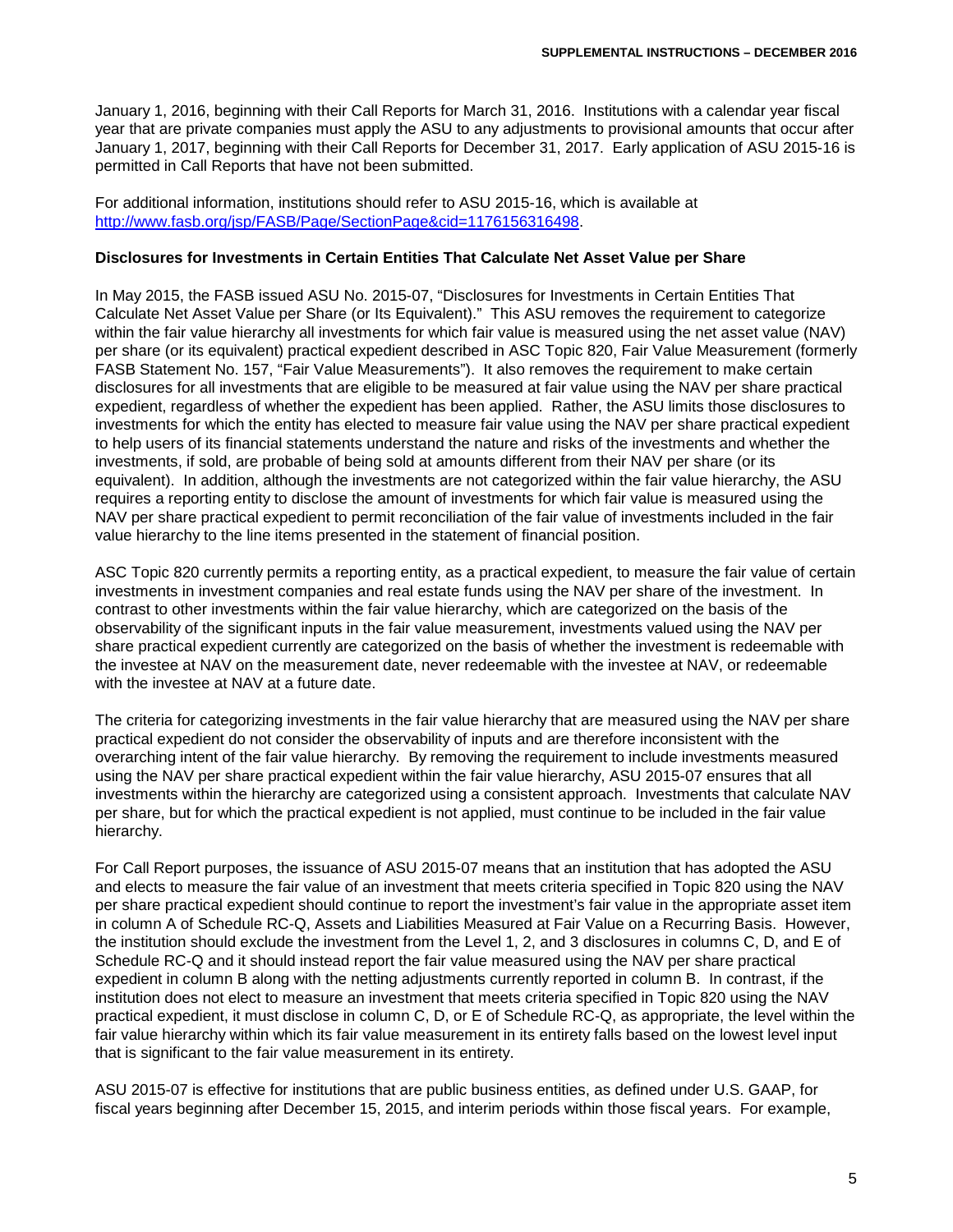institutions with a calendar year fiscal year that are public business entities were required to apply the ASU in their Call Reports beginning March 31, 2016. For institutions that are not public business entities (i.e., that are private companies), the ASU is effective for fiscal years beginning after December 15, 2016, and interim periods within those fiscal years. Accordingly, institutions with a calendar year fiscal year that are private companies must apply the ASU in their Call Reports beginning March 31, 2017. Earlier application is permitted. If an institution chooses to early adopt ASU 2015-07 for financial reporting purposes, the institution may implement the provisions of the ASU in the manner described above in its Call Report for the same quarter-end report date. However, prior Call Reports should not be amended.

For additional information, institutions should refer to ASU 2015-07, which is available at http://www.fasb.org/isp/FASB/Page/SectionPage&cid=1176156316498.

#### **Amending Previously Submitted Report Data**

Should your institution find that it needs to revise previously submitted Call Report data, please make the appropriate changes to the data, ensure that the revised data passes the FFIEC-published validation criteria, and submit the revised data file to the CDR using one of the two methods described in the banking agencies' Financial Institution Letter for the December 31, 2016, report date. For technical assistance with the submission of amendments to the CDR, please contact the CDR Help Desk by telephone at (888) CDR-3111, by fax at (703) 774-3946, or by e-mail at [CDR.Help@ffiec.gov.](mailto:CDR.Help@ffiec.gov)

## **Other Reporting Matters**

For the following topics, institutions should continue to follow the guidance in the specified Call Report Supplemental Instructions:

- "Purchased" Loans Originated By Others Supplemental Instructions for September 30, 2015 [\(https://www.ffiec.gov/PDF/FFIEC\\_forms/FFIEC031\\_FFIEC041\\_suppinst\\_201509.pdf\)](https://www.ffiec.gov/PDF/FFIEC_forms/FFIEC031_FFIEC041_suppinst_201509.pdf)
- True-up Liability under an FDIC Loss-Sharing Agreement Supplemental Instructions for June 30, 2015 [\(https://www.ffiec.gov/PDF/FFIEC\\_forms/FFIEC031\\_FFIEC041\\_suppinst\\_201506.pdf\)](https://www.ffiec.gov/PDF/FFIEC_forms/FFIEC031_FFIEC041_suppinst_201506.pdf)
- Troubled Debt Restructurings, Current Market Interest Rates, and ASU No. 2011-02 Supplemental Instructions for December 31, 2014 [\(https://www.ffiec.gov/PDF/FFIEC\\_forms/FFIEC031\\_FFIEC041\\_suppinst\\_201412.pdf\)](https://www.ffiec.gov/PDF/FFIEC_forms/FFIEC031_FFIEC041_suppinst_201412.pdf)
- Determining the Fair Value of Derivatives Supplemental Instructions for June 30, 2014 [\(https://www.ffiec.gov/PDF/FFIEC\\_forms/FFIEC031\\_FFIEC041\\_suppinst\\_201406.pdf\)](https://www.ffiec.gov/PDF/FFIEC_forms/FFIEC031_FFIEC041_suppinst_201406.pdf)
- Indemnification Assets and Accounting Standards Update No. 2012-06 Supplemental Instructions for June 30, 2014 [\(https://www.ffiec.gov/PDF/FFIEC\\_forms/FFIEC031\\_FFIEC041\\_suppinst\\_201406.pdf\)](https://www.ffiec.gov/PDF/FFIEC_forms/FFIEC031_FFIEC041_suppinst_201406.pdf)
- Other-Than-Temporary Impairment of Debt Securities Supplemental Instructions for June 30, 2014 [\(https://www.ffiec.gov/PDF/FFIEC\\_forms/FFIEC031\\_FFIEC041\\_suppinst\\_201406.pdf\)](https://www.ffiec.gov/PDF/FFIEC_forms/FFIEC031_FFIEC041_suppinst_201406.pdf)
- Small Business Lending Fund Supplemental Instructions for March 31, 2013 [\(https://www.ffiec.gov/PDF/FFIEC\\_forms/FFIEC031\\_FFIEC041\\_suppinst\\_201303.pdf\)](https://www.ffiec.gov/PDF/FFIEC_forms/FFIEC031_FFIEC041_suppinst_201303.pdf)
- Reporting purchased subordinated securities in Schedule RC-S Supplemental Instructions for September 30, 2011 [\(https://www.ffiec.gov/PDF/FFIEC\\_forms/FFIEC031\\_FFIEC041\\_suppinst\\_201109.pdf\)](https://www.ffiec.gov/PDF/FFIEC_forms/FFIEC031_FFIEC041_suppinst_201109.pdf)
- Treasury Department's Capital Purchase Program Supplemental Instructions for September 30, 2011 [\(https://www.ffiec.gov/PDF/FFIEC\\_forms/FFIEC031\\_FFIEC041\\_suppinst\\_201109.pdf\)](https://www.ffiec.gov/PDF/FFIEC_forms/FFIEC031_FFIEC041_suppinst_201109.pdf)
- Deposit insurance assessments Supplemental Instructions for September 30, 2009 [\(https://www.ffiec.gov/PDF/FFIEC\\_forms/FFIEC031\\_041\\_suppinst\\_200909.pdf\)](https://www.ffiec.gov/PDF/FFIEC_forms/FFIEC031_041_suppinst_200909.pdf)
- Accounting for share-based payments under FASB Statement No. 123 (Revised 2004), *Share-Based Payment* – Supplemental Instructions for December 31, 2006 [\(https://www.ffiec.gov/PDF/FFIEC\\_forms/FFIEC031\\_041\\_suppinst\\_200612.pdf\)](https://www.ffiec.gov/PDF/FFIEC_forms/FFIEC031_041_suppinst_200612.pdf)
- Commitments to originate and sell mortgage loans Supplemental Instructions for March 31, 2006 [\(https://www.ffiec.gov/PDF/FFIEC\\_forms/FFIEC031\\_041\\_suppinst\\_200603.pdf\)](https://www.ffiec.gov/PDF/FFIEC_forms/FFIEC031_041_suppinst_200603.pdf) and June 30, 2005 [\(https://www.ffiec.gov/PDF/FFIEC\\_forms/FFIEC031\\_041\\_suppinst\\_200506.pdf\)](https://www.ffiec.gov/PDF/FFIEC_forms/FFIEC031_041_suppinst_200506.pdf)